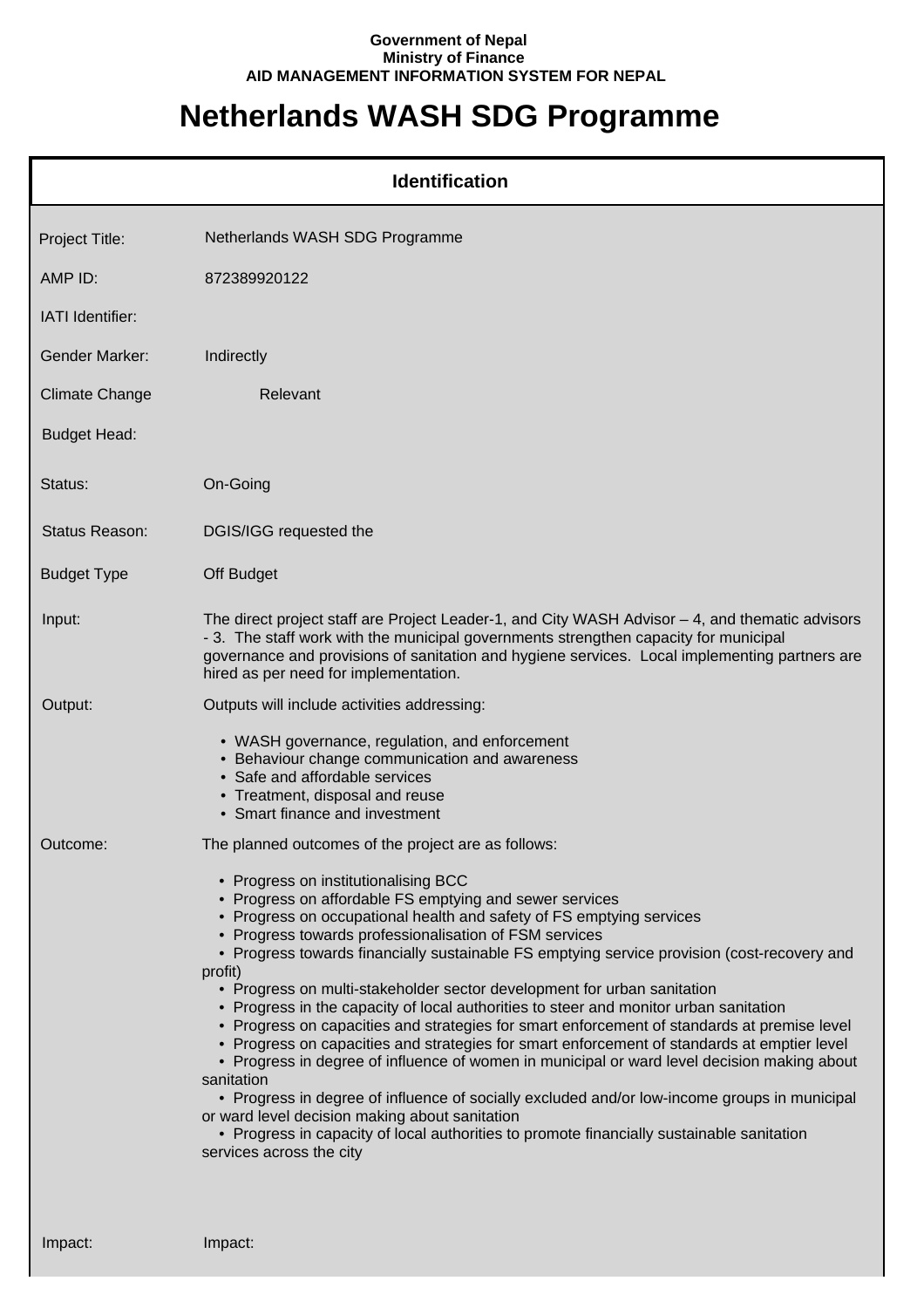|                                       | Planned impact targets are 150,000 people reached with sanitation and hygiene in four cities. |
|---------------------------------------|-----------------------------------------------------------------------------------------------|
| Treasury Type:                        |                                                                                               |
| Humanitarian Ald:                     | $\mathsf{No}$                                                                                 |
|                                       |                                                                                               |
|                                       |                                                                                               |
|                                       |                                                                                               |
|                                       |                                                                                               |
|                                       |                                                                                               |
|                                       |                                                                                               |
|                                       |                                                                                               |
|                                       |                                                                                               |
|                                       |                                                                                               |
|                                       |                                                                                               |
|                                       |                                                                                               |
|                                       |                                                                                               |
|                                       |                                                                                               |
|                                       |                                                                                               |
|                                       | <b>Planning</b>                                                                               |
| Date of Agreement                     | 2017-06-28                                                                                    |
| Date of effectiveness 2017-07-01      |                                                                                               |
| Proposed Start Date 2018-01-01        |                                                                                               |
| <b>Actual Start Date</b>              | 2018-01-01                                                                                    |
| Planned Completion 2022-09-30<br>Date |                                                                                               |

| Location     |            |
|--------------|------------|
| Location     | Percentage |
| <b>NEPAL</b> | 100.0%     |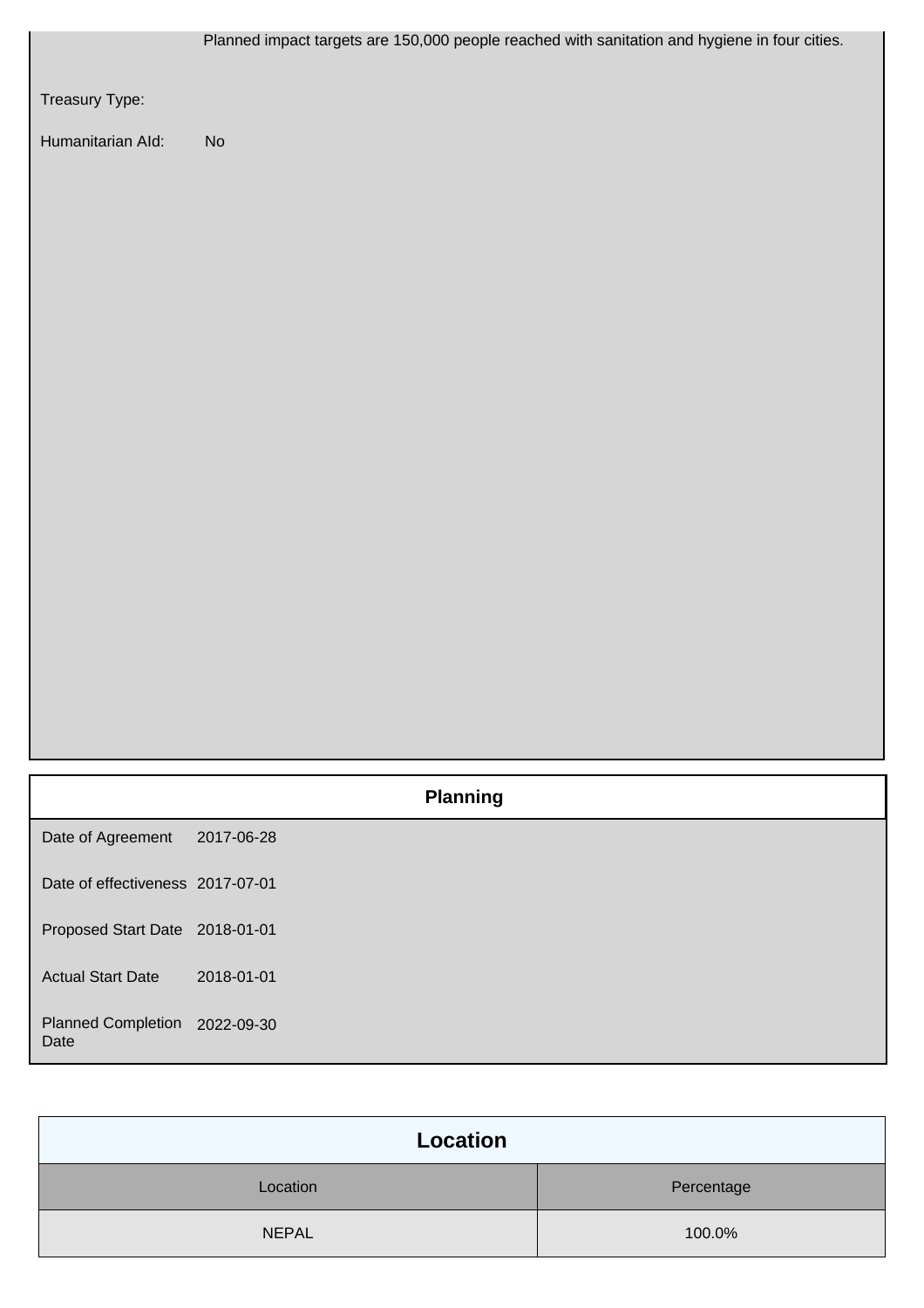| <b>Sector</b>                                                   |            |
|-----------------------------------------------------------------|------------|
| Sector                                                          | Percentage |
| Nepal Sector Classification ENVIRONMENT, SCIENCE & TECHNOLOGY 0 | 100.0%     |

| <b>Implementing/Executing Agency</b>              |        |
|---------------------------------------------------|--------|
| <b>Implementing Agency</b>                        |        |
| Ministry of Federal Affairs and Local Development | 100.0% |
| <b>Executing Agency</b>                           |        |
| <b>Stichting Nederlandse Vrijwilligers</b>        | 100.0% |
| <b>Responsible Organization</b>                   |        |
| Ministry of Urban Development                     | 100.0% |
| Donor                                             |        |
| <b>Stichting Nederlandse Vrijwilligers</b>        | 0.0%   |

| <b>Funding</b>             |                                         |                       |                                            |            |                     |
|----------------------------|-----------------------------------------|-----------------------|--------------------------------------------|------------|---------------------|
| Transaction<br>Date        | Type of<br>Assistance                   | Mode of<br>Payment    | Post Earthquake<br>Assistance              | Commitment | <b>Disbursement</b> |
|                            |                                         |                       | <b>Stichting Nederlandse Vrijwilligers</b> |            |                     |
| <b>Actual</b>              |                                         |                       |                                            |            |                     |
| 12/31/2020                 | Technical<br>Assistance<br>(Standalone) | <b>Direct Payment</b> | No.                                        | 673,546    | 673,546             |
| 12/31/2018                 | Technical<br>Assistance<br>(Standalone) | <b>Direct Payment</b> | No                                         | 679,125    | 679,125             |
| 12/31/2019                 | Technical<br>Assistance<br>(Standalone) | <b>Direct Payment</b> | No                                         | 573,863    | 573,863             |
| 12/31/2017                 | Technical<br>Assistance<br>(Standalone) | Direct Payment        | No                                         | 42,141     | 42,141              |
| 6/30/2021                  | Technical<br>Assistance<br>(Standalone) | Direct Payment        | N <sub>o</sub>                             | 541,955    | 541,955             |
| <b>UNDISBURSED BALANCE</b> |                                         |                       | 0                                          |            |                     |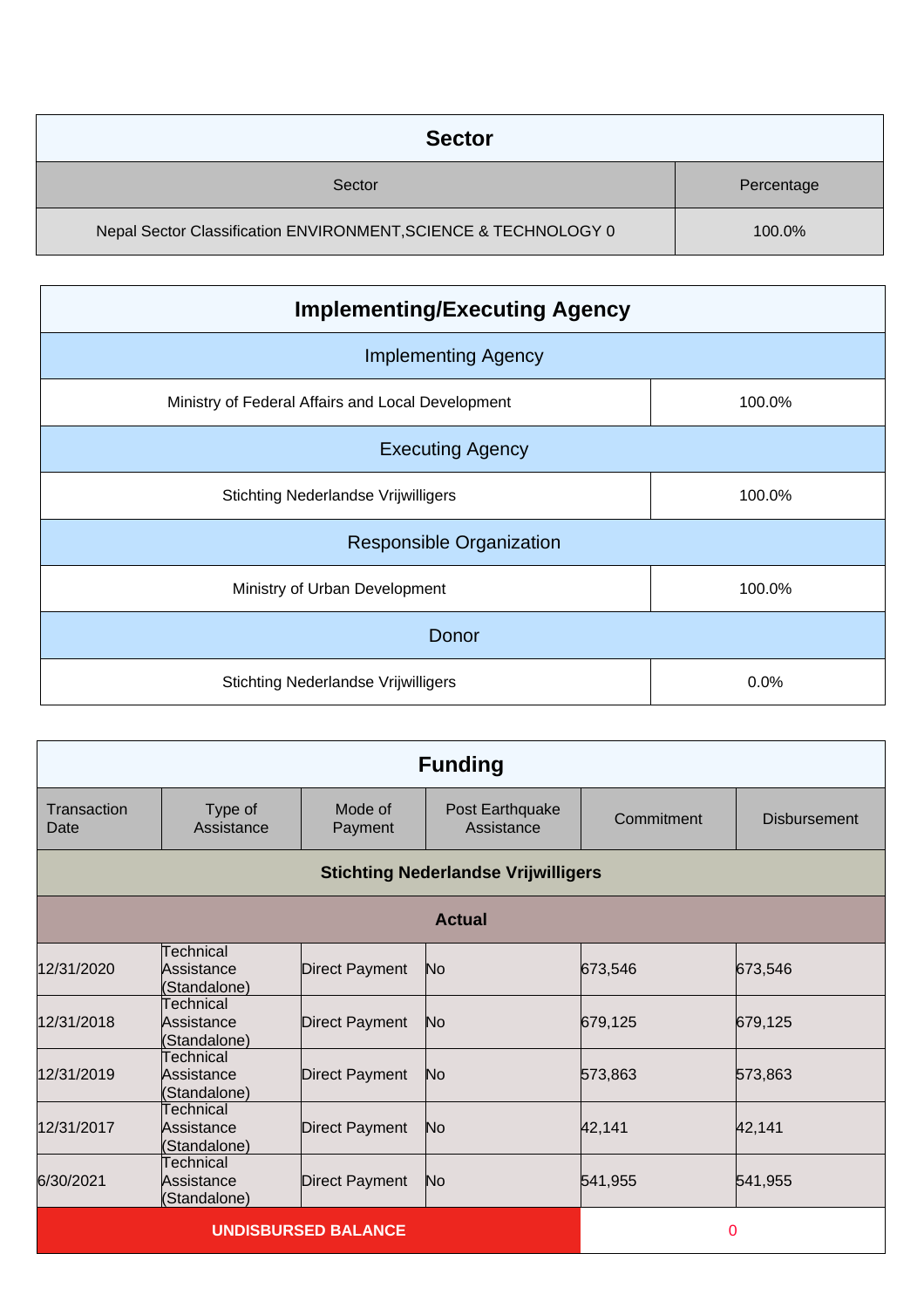| Transaction<br>Date                         | Type of<br>Assistance                          | Mode of<br>Payment    | Post Earthquake<br>Assistance | Commitment | <b>Disbursement</b> |
|---------------------------------------------|------------------------------------------------|-----------------------|-------------------------------|------------|---------------------|
| 12/31/2021                                  | Technical<br>Assistance<br>(Standalone)        | Direct Payment        | N <sub>o</sub>                | 792,539    |                     |
| Total                                       |                                                |                       | 3,303,166                     | 2,510,628  |                     |
| <b>Planned</b>                              |                                                |                       |                               |            |                     |
| 7/2/2021                                    | <b>Technical</b><br>Assistance<br>(Standalone) | <b>Direct Payment</b> | N <sub>o</sub>                |            | 792,539             |
| <b>Total</b>                                |                                                |                       | $\overline{0}$                | 792,538    |                     |
| Total (Stichting Nederlandse Vrijwilligers) |                                                |                       | 3,303,166                     | 3,303,166  |                     |
| <b>UNDISBURSED BALANCE</b>                  |                                                |                       | $\mathbf 0$                   |            |                     |

| <b>Progress Achieved</b>       |
|--------------------------------|
| Progress Achieved:             |
| Key Problems:                  |
| Steps Taken to Solve Problems: |

|                                   | <b>Funding Information</b> |
|-----------------------------------|----------------------------|
| <b>Total Actual Commitment</b>    | 3,303,169                  |
| <b>Total Planned Commitment</b>   | $\mathbf 0$                |
| <b>Total Actual Disbursement</b>  | 2,510,630                  |
| <b>Total Planned Disbursement</b> | 792,539                    |
|                                   |                            |